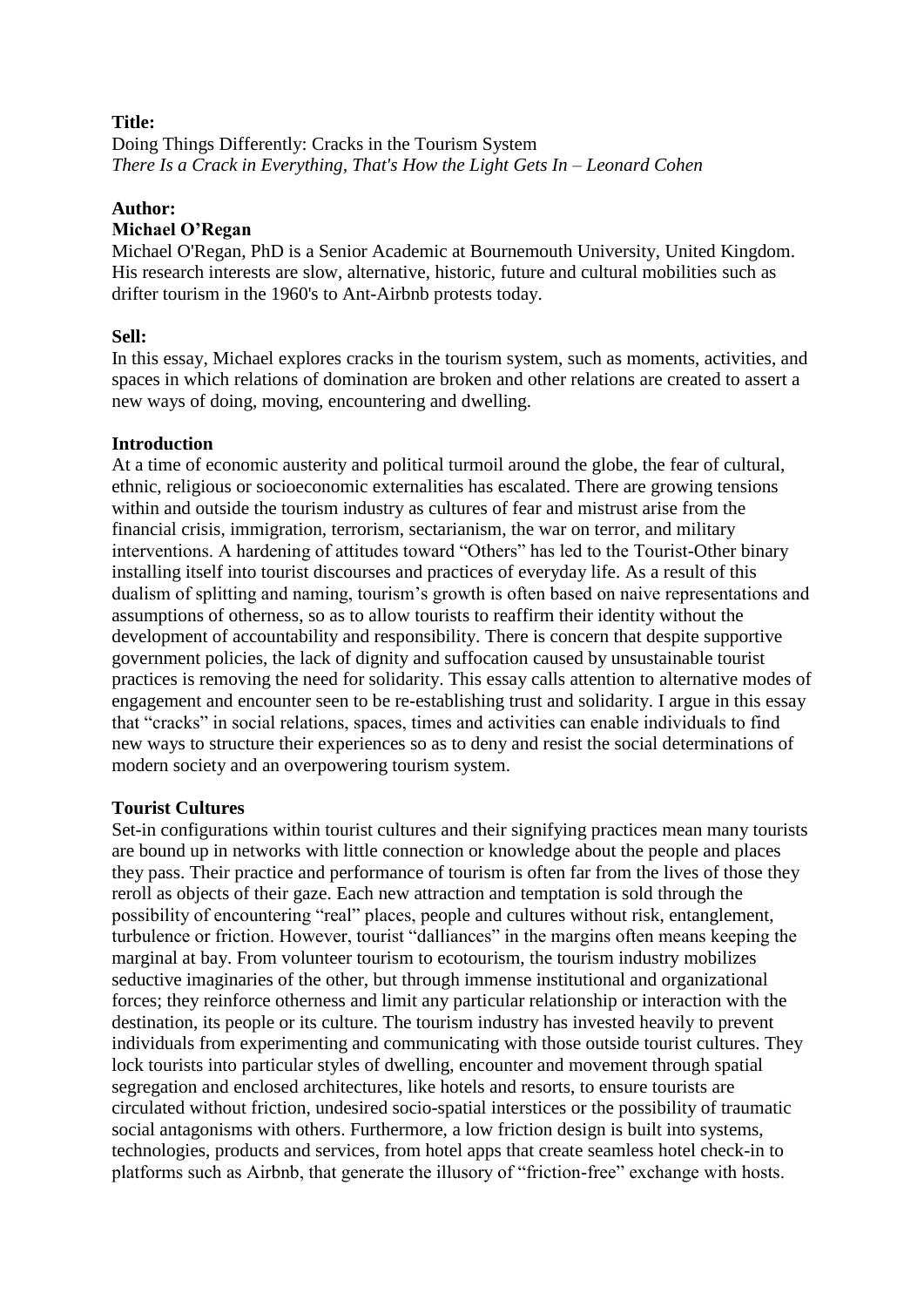Because the tourism industry largely sees all relations between people in market terms, they have embedded fixed roles into the fabric of the tourism system. It reproduces a form of social organization that is profitable, but involves little intersection, encounter, empathy, and collaboration. Whether driven by institutional forces for efficiency and profit, appeasement for insider groups, or an expression of an individual's own fear and search for safety, security and cultural capital, splitting and naming processes have risen to become major organizing principles of social relations in tourism imaginaries. It seems hosts and guests are obliged to gaze at each other; with the tourist model solidifying mutual distance. No wonder then, NGO's, local authorities and tourism academics wonder about the benefits of tourism in sustaining the exchange process (e.g. where strangers meet and interact) and whether modern tourism destroys its cultural and social merits?

Economism or the reduction of all social relations to market logic has created a more individualistic, transactional, less creative tourism commons; leading to manipulation, appropriation, exploitation and commercialization and less participation and solidarity, as shared values weaken. Those stripped of agency feel marginalized if unable to reduce the inequality of exchange with tourists. Tourists go home' graffiti appeared in Palma de Mallorca in 2016. A 'neighbours, not tourists' campaign in New Orleans and 'tourists go away' posters in Venice point to accusations that visitors are accused of taking more than is given back (figure 1 & 2). Communities in destinations such as Santorini in Greece, Omori in Japan and Cinque Terre in Italy are considering restrictions on tourist arrivals. While there are a range of issues that have led to these calls, blame primarily falls on the tourism industry as they enrol cultures, peoples and places too weak to resist and make "strangers out of people who should be able to see themselves as being in relationship where discretion and moral responsibility go hand in hand." <sup>i</sup> Therefore, not only is disenfranchisement exacerbated by market interventions, new nationalism etc., but also the failure of tourism institutions like UNWTO to address the desires for accountability, responsibility and trust that extends beyond a code of conduct.

Figure 1: Anti Airbnb posters in Berlin.<sup>ii</sup>

Figure 2: Ant-Tourism Stencil in Barcelona.<sup>iii</sup>

Within tourist imaginaries, nonmarket relationships are defined by fear. Those who fail to "articulate" themselves in terms acceptable to tourism are invalidated, immobilised or marginalized. It is the particular experience of those who utilise cracks, as they work through space, time and events, exploit ambivalence and ambiguity for fleeting victories that I now turn. However temporal, Hollowayiv argues it's "Better to step out in what may be the wrong direction and to go creating the path, rather than stay and pore over a map that does not exist."

### **Cracks.**

Holloway outlines the pain created by the social relations of capital, and how refusals can be seen as cracks in the system of capitalist domination. Holloway argues that as each one of us actively creates capitalism, individual subjects should take responsibility for their actions, utilising what Castaneda<sup>v</sup> referred to as the "crack between the worlds" where commonly held beliefs and clichéd role-play are stripped bare and boundaries become blurred. A refusal to fit into the pattern of capitalist social relations is based on an individual questioning traditional division, to occupy the cracks, including those in the tourism system<sup>vi</sup>, to provide glimpses of possible alternatives. Holloway<sup>vii</sup> defines a crack as "the perfectly ordinary creation of a space or moment in which we assert a different type of doing". A crack is where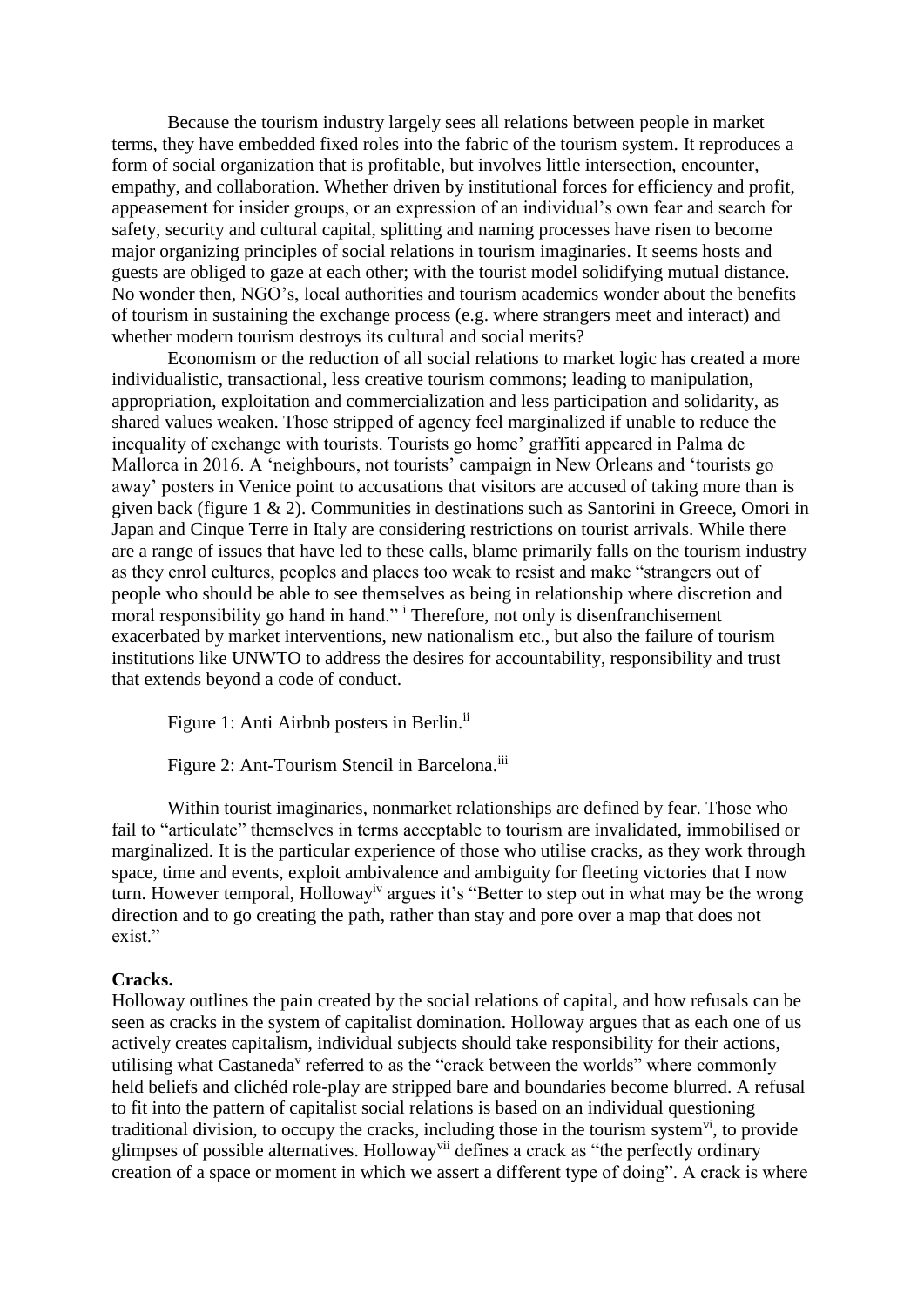we can work against and beyond abstraction, commodification, alienation and market value. Holloway argues that just doing something for its own sake can be seen as an anti-capitalist crack, simply because it breaks the instrumental chain of reasoning typical of capitalism. There are millions of everyday cracks in the tourism system, such as moments, activities, and spaces in which relations of domination are broken and other relations created. Holloway<sup>viii</sup> argues that "the acting-out of a world that does not exist, in the hope that by acting it out, we may really breathe it into life." These cracks can be spatial (places where other social relations are generated), temporal (at this event, we are going to do things differently) or related to particular activities or resources (e.g., platform cooperatives or activities that pursue a non-market logic with to travel and tourism). This potential however has been hijacked by many in the "Sharing Economy" who promise disruption of the "out-dated" and "anti-people" tourism industry.

### **False Dawns.**

The erosion of ethical and moral compasses and an outright negation of responsibility amongst tourists have seen social entrepreneurs and start-ups disrupt and reinvent under the umbrella term "Sharing Economy." Sharing platforms are increasingly intersecting with the established tourism industry and how tourists interact with each other, host communities and destinations. By connecting individuals to information, other people, objects, ideas, lifestyles, experiences and physical things such as cars and apartments in more efficient ways, they offer equitable exchange between tourists and hosts. However, from Dopios (locals who serve as guides and drivers), to EatWith (meals cooked by locals), there is absolutely no evidence<sup>ix</sup> that commercial sharing economy platforms can "offset" ecological and human damage caused by tourism, make us responsible or more ethical tourists. The majority of these platforms place the responsibility for any unintended consequences, such as the degradation of labour and socio-spatial inequalities onto those who share.

In a dystopian future, a seller's day might include collecting tourists from the airport, sharing their house, cooking meals, doing their laundry and packing their bags. While receiving everything one desires by a commoditised transaction at the touch of an app can be liberating for tourists, it can also be dehumanising as they conceal any monetising of interaction and intimacy. While one's intimate or private life will never be ruled by the absolute logic of market, much of the sharing economy is driving a new kind of flatness which threatens the very source of culture of which tourism feeds. As information, knowledge, and culture are produced through market rather than social relations, almost everything will be viewed or interacted with becomes an act or object of consumption. The expansion into intimate lives flattens the texture of the social fabric, and the illusion of affluence pushes the poorest, with little to share and little to lose into new terrains of rent extraction dominated by large online businesses. By offering false solidarity and hope, many platforms package their market communication along the rhetoric of morality and eco-ethics, but do not address or promote moral or ethical decision-making.

#### **My Work**

Over the past decade, I have paid attention to particular experience of individuals who rethink their habits to get caught up within and between flows, networks, and systems, to utilize "cracks" in social relations, spaces, times, and activities. From those engaged in free hospitality exchange on bewelcome.org or trustroots.org, to those hitchhikers who move beyond any deliberate plan; I remain fascinated by those living the world they want to create. While the drifters in the late sixties, found their collective power, to disrupt the tourism industry by "travelling" east to India, my research explores whether new practices, groups, ideologies and activities not subordinated to the logic of profit. I explore whether they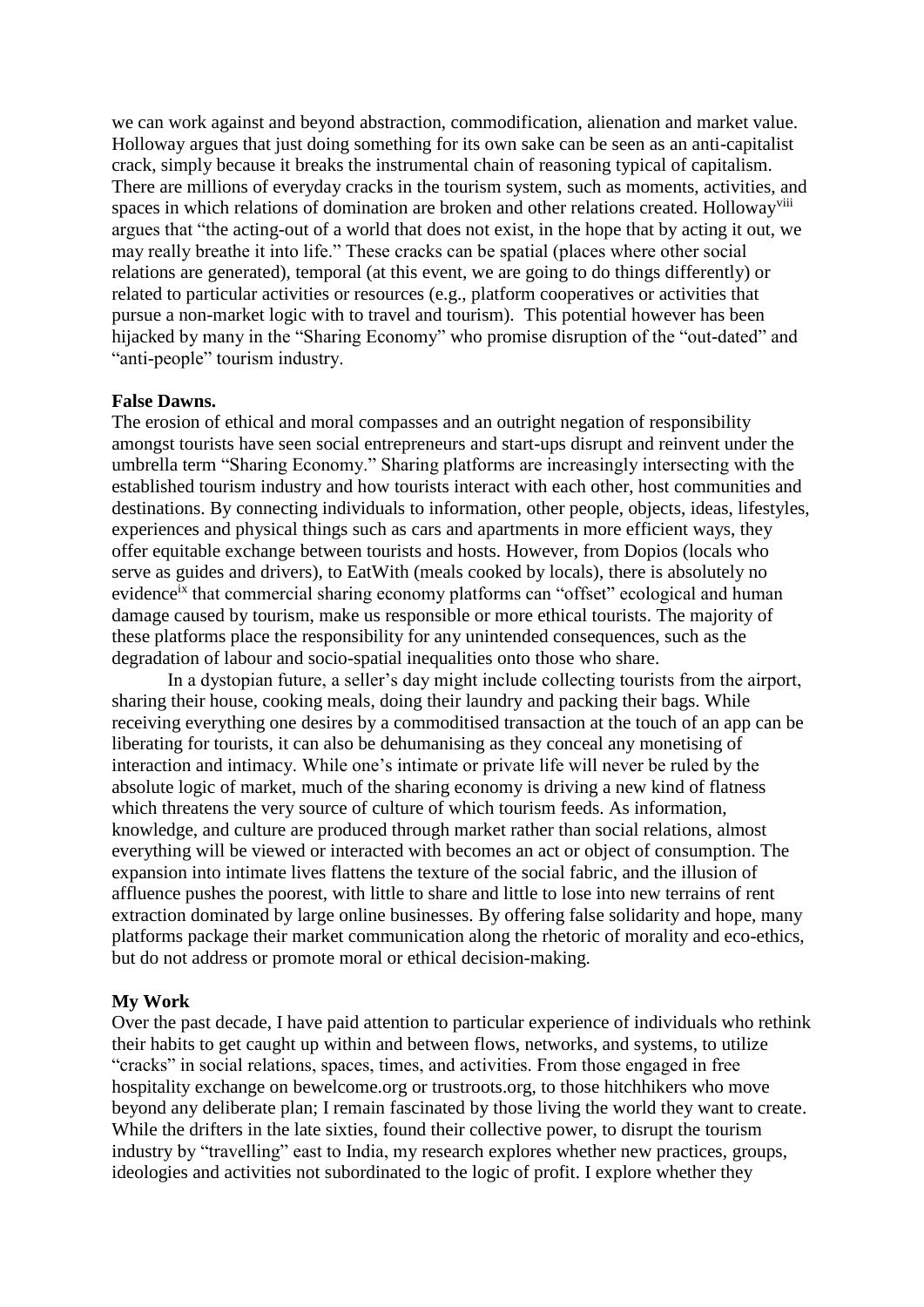engender trust in a tourist model or challenge it, and whether different ways of living, exchanging, and connecting can challenge growing mistrust, fear, and new nationalisms?

### **Hospitality exchange**

The CS platform, launched in 2003, as a non-profit, enables you to identify and find someone to give over sleeping space in their home for free. While CS was not the first hospitality exchange platform, it drew, connected and served and geographically dispersed network of strangers based around shared beliefs, norms of participation and attitudes towards hospitality, openness, communal uplift, ethical invigoration and intercultural exchange. Participation on CS had not been market based, with stories of trust and intimacy circulated across differences in individual socio-economic background, ethnicity, motivations and self-interest. The community did not see CS as a corporation, but as a medium or tool where individuals in a self-organizing and reflexive manner could address each other as part of a community based on non-institutional sociability and hospitality.

Subjects took the risk of entering into a relationship via the site in which the divisions and boundaries became continuously blurred or contingent through encountering and negotiating difference, unexpectedness, unpredictability and ambiguity. In far flung housing estates, flats and squats, far from town centres, guidebooks, tourist attractions, hostels and hotels, CS members did not perform a cultural authenticity flattened by a commercial tourism industry, a tourism policy or code of conduct. The private sphere of the home was a space that could be disciplined in line with fantasy, regulation or performed kinds of authenticity. For five years, millions of people doing the same thing "created cracks that move just as cracks in ice do, unpredictably, spreading, racing to join up with other cracks."<sup>x</sup> Holloway argues that stronger the flow of dignity within these cracks, the greater their force will be. However, the creative resistance came to an end in 2011 after CS dissolved and became a forprofit entity. For many members, the social norms within CS were replaced by market logic, to threaten the very source of culture on which the commons emerged (figure 3). While the initiative managed to survive in non-profits like bewelcome.org, the case study of CS shows the challenges of scaling up and maintaining a post-capitalist commons.

Figure 3: Member resistance against the move to for-profit status (creator unknown).

#### **Hitchhiking**

A billion operating cars with people are on the road around 1.1h a day has spawned an emergent, complex system of roads and motorways no longer designed for people. The private vehicle has created car-dependent cultures with banal infrastructural spaces that have also come to influence the embodied mobility of hitchhiking. Rather than passive bodies in cars or motorways ramps and service stations, the hitchhikers I have interviewed have been driven to the surface because of environmental, political, social, technological and economic changes. Hitchhiking can transgress societal pressures and habitual social norms, and has become a collective practice that depends on the quality of relations between people.

Looking beyond comfort, speed or any other benefit inherent in vehicles themselves, hitchhiking has again become central to many people's worldview. It embroils hitchhikers in multiple relationships, emotional connections as well as intensities of risk, fear, atmosphere and excitement. Each year at various gatherings (figure 4); hundreds of geographically dispersed participants from around the world meet together. The "gatherings" make visible the social phenomena of hitchhiking as a grassroots experiment. These gatherings show the collective power of individuals, who, whilst doing their own thing, can also show how things can be done differently. They are a reminder of the power of individuals to critique and change the spatial domination by private vehicles, and the ability to produce feelings of trust,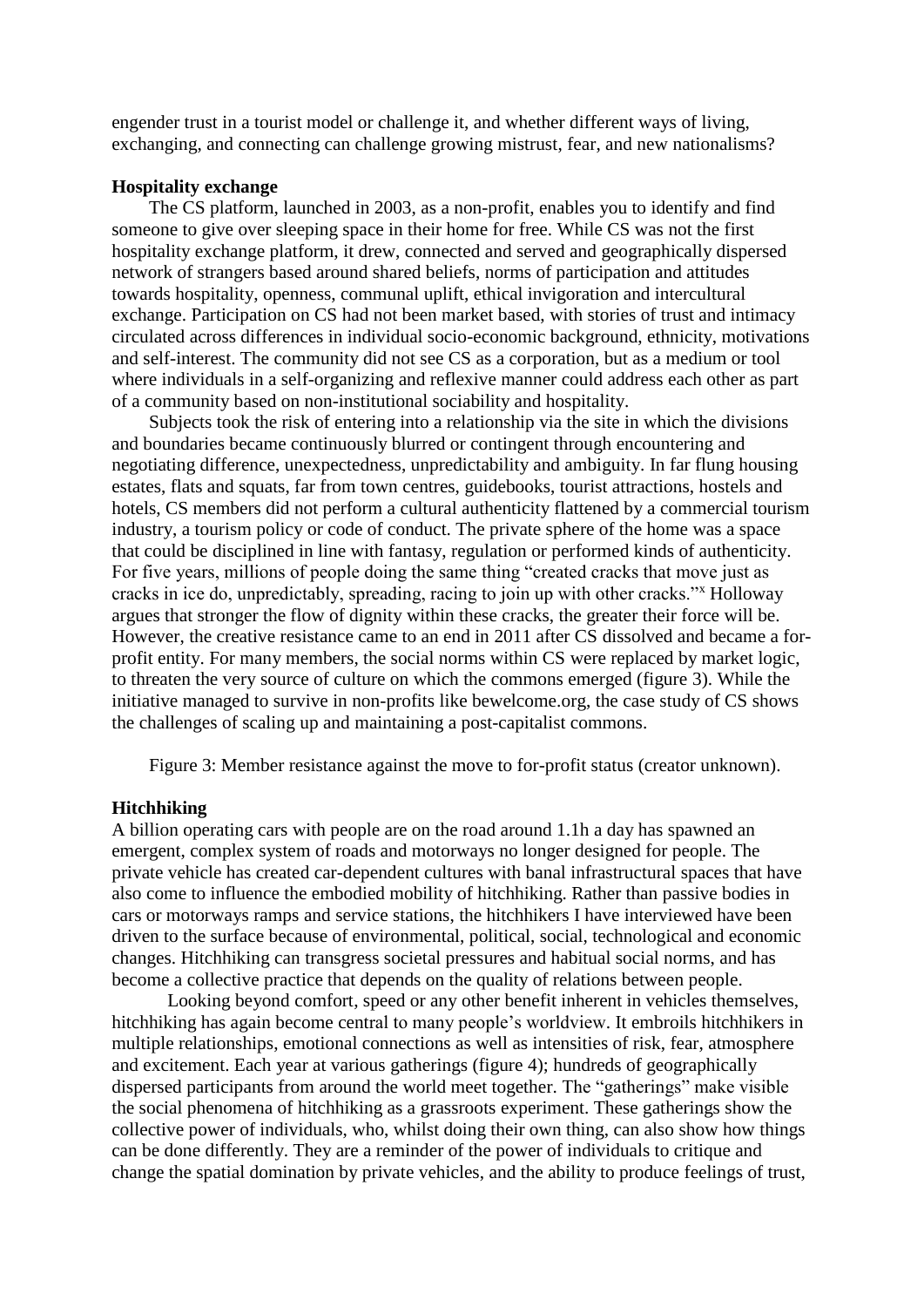dignity, and mutual consideration.

Figure 4: Hitchgathering 2011 Poster. Artwork by artymori.<sup>xi</sup>

### **Implications**

Fluid practical values bind those hitchhikers and hospitality exchange members I have interviewed. They are not driven by money but rather by care, creativity, dignity, love and fun. While their experiments are niche, and do not constitute a divorce life under capitalism, they are angry at the twisted social relations of capital and have sought to take control of their own lives to rework and subvert forms of capitalist social relations that the tourist system depends. Their practices assist them to become self-transformed, self-directed, self-managed. As they perform their lives together with others in homes and vehicles around the world, they became entangled with others. This opens us up to the possibility of doing things differently, as individuals move to shift the presumed oppositions and clear cut classifications. Dichotomies are continually challenged and destabilized, always open to change as subjects emerge through encounters, and thereafter set the boundaries that matter to them. Those with the necessary desire, determination, intention and resources, can challenge dichotomies such as insider-outsider, modern-traditional, authentic-inauthentic, mobility-immobility, hostguest, home-away, traveller-tourist, everyday-holiday, beaten track-off the-beaten track, usthem and near-far; so that they no longer apply in the way they once did. They are not willing to take on the fixed role of tourist (the interacting) and other (the interacted) so as to reproduce the form of social cohesion the tourist system requires.

### **Future**

Hospitality exchange and hitchhiking emphasizes the capacity for doing things in ways which affirm dignity and the value of all life. There has been a rise in creativity that breaks distinctions of "set in" socio-cultural relations. New co-operative platforms and peer-to-peer communities open up opportunities for us to contemplate how we'd like to do things differently. From wikis like nomadwiki.org, nomad houses, hospitality camps, protests against Airbnb, and rainbow gatherings; individuals can constantly create "cracks" and allow them to take action in small and large ways. The collective force of individuals "doing" may not change the structure of the tourism industry, but Holloway argues cracks, fissures, and spaces of creation allows for the expansion and multiplication of cracks. It means resistance to the pressure of classification is not futile if the tourism industry finds it more difficult to continue to produce socially useful others on whom to push undesired consequences. I have sought to illuminate how encounters that unfold in the home or car hold subjects responsible and accountable to each other at some level, with cracks providing space to redefine, reveal and disrupt taken-for-granted orderings, alignments, institutions and networks. These creative engagements may result in new knowledge, alternative economic environments and communities, and spatial imaginings of possible pasts, presents and futures.

However, given capitalism's fluidity, and its constant need to accumulate monetary value from human needs and wants such as experiential tourism, businesses are demanding even more from individuals in tourism destinations. In a time of austerity, many are stuck between wanting to create alternatives, but also the need to make a living. Holloway argues cracks are always questions, rather than answers and those individuals can only live against and beyond the system in so far as they can. However, I believe those who engage in cracks can come together to found a social centre and embrace their collective power, to critique modern tourism by doing things differently.

### **Conclusions**